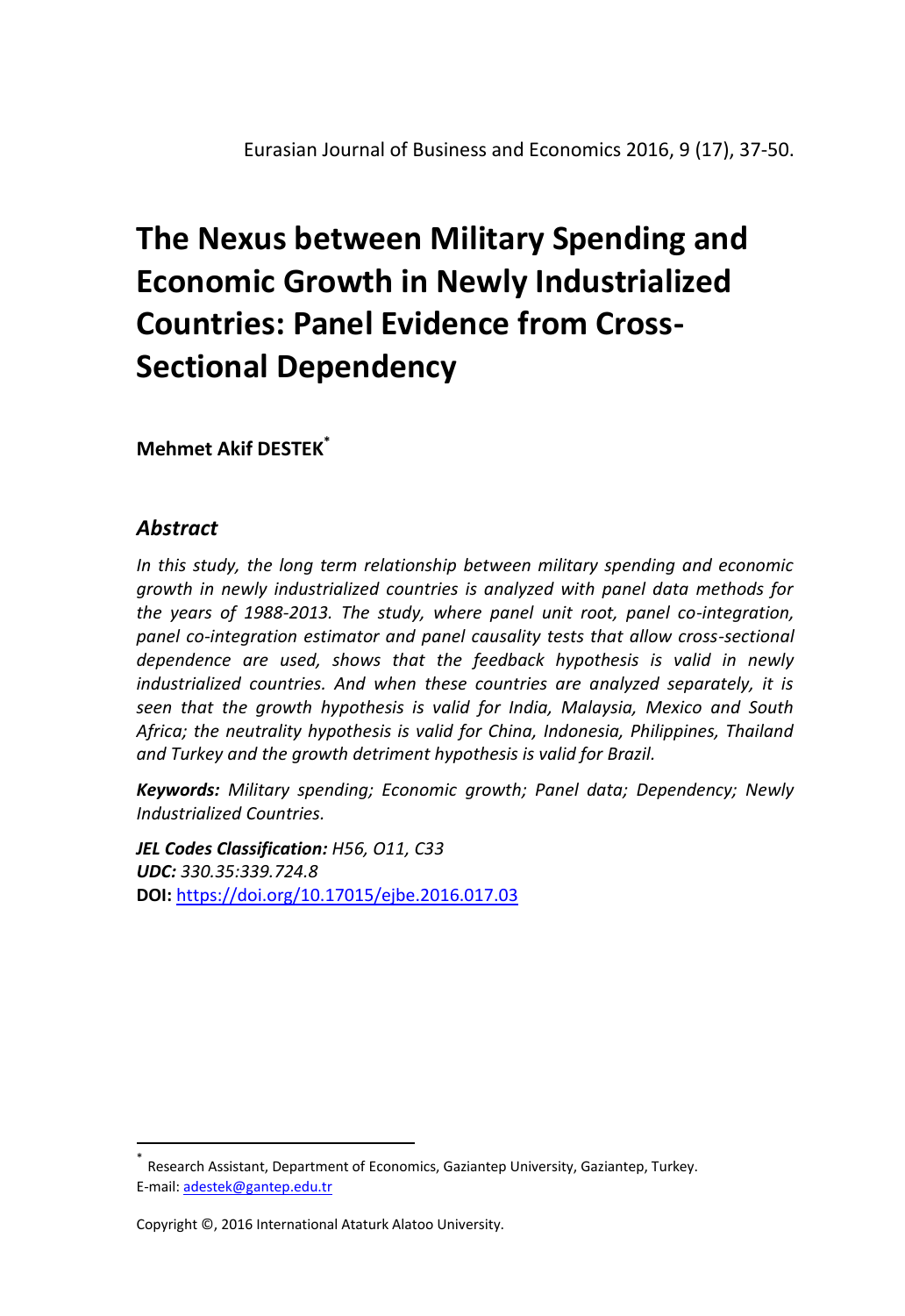## **1. Introduction**

During the past decades, there have been so many studies performed for analyzing the relationship between military spending and economic growth. Depending on the determination of the optimum military spending level, this relationship is tried to be determined for countries at different levels of development; and political suggestions are given accordingly. The relationship between military spending and economic growth is analyzed generally based on two fundamental views. Focusing on the supply side approach, the neoclassical view states that economic activities are affected by military spending through the factors such as infrastructure originating externalities, technological spin-off, human capital etc. On the other hand, the Keynesian view focuses on the demand side approach and argues that military spending affects economic growth through the crowding-out effect and fields such as export, education and health (Karagol & Palaz, 2004; Yildirim et al., 2004; Aye et al., 2014).

In studies where the relationship between military spending and economic growth is analyzed, it is studied in terms of causality and the findings obtained are evaluated accordingly. However, the use of different econometric methods and data sets in these studies led to contradictory results as well. It is seen that the validities of four different hypotheses are analyzed depending on the causality relationship between military spending and economic growth.

The first hypothesis is based on the "guns and butter" hypothesis, which is put forward by Benoit (1973; 1978) and accepted as preliminary works on the relationship between military spending and economic growth. According to "growth hypothesis", there is a unidirectional positive causality relationship from military spending to economic growth. Benoit (1973; 1978) argues that the military spending will increase the total level of demand, put idle resources into production especially in developing countries, increase investments and create new opportunities. Deger (1986) asserted that the positive effects of military spending to economic growth would actualize through the technological spin-off effect and argues that these effects would come true via physical and social infrastructure investments such as roads, transport and R&D. When the "growth hypothesis" is valid, increasing the level of military spending will be a rational policy for countries. In the study they performed for the Middle East countries, Yildirim et al. (2005), in the study they performed for 27 OECD and 62 non-OECD countries, Lee and Chen (2007), in the study they performed for EU15 countries, Kollias et al. (2007), and in the study they performed for the USA, Kollias and Paleologou (2013) concluded that the growth hypothesis is valid. Similarly, Dunne et al. (2001), Atesoglu (2002), Karagol (2006) and Feridun et al. (2011) obtained results supporting the growth hypothesis as well. In their study they performed on the EU 15 countries, one of the studies in recent years, Chang et al. (2015) supported the "growth hypothesis" in long term.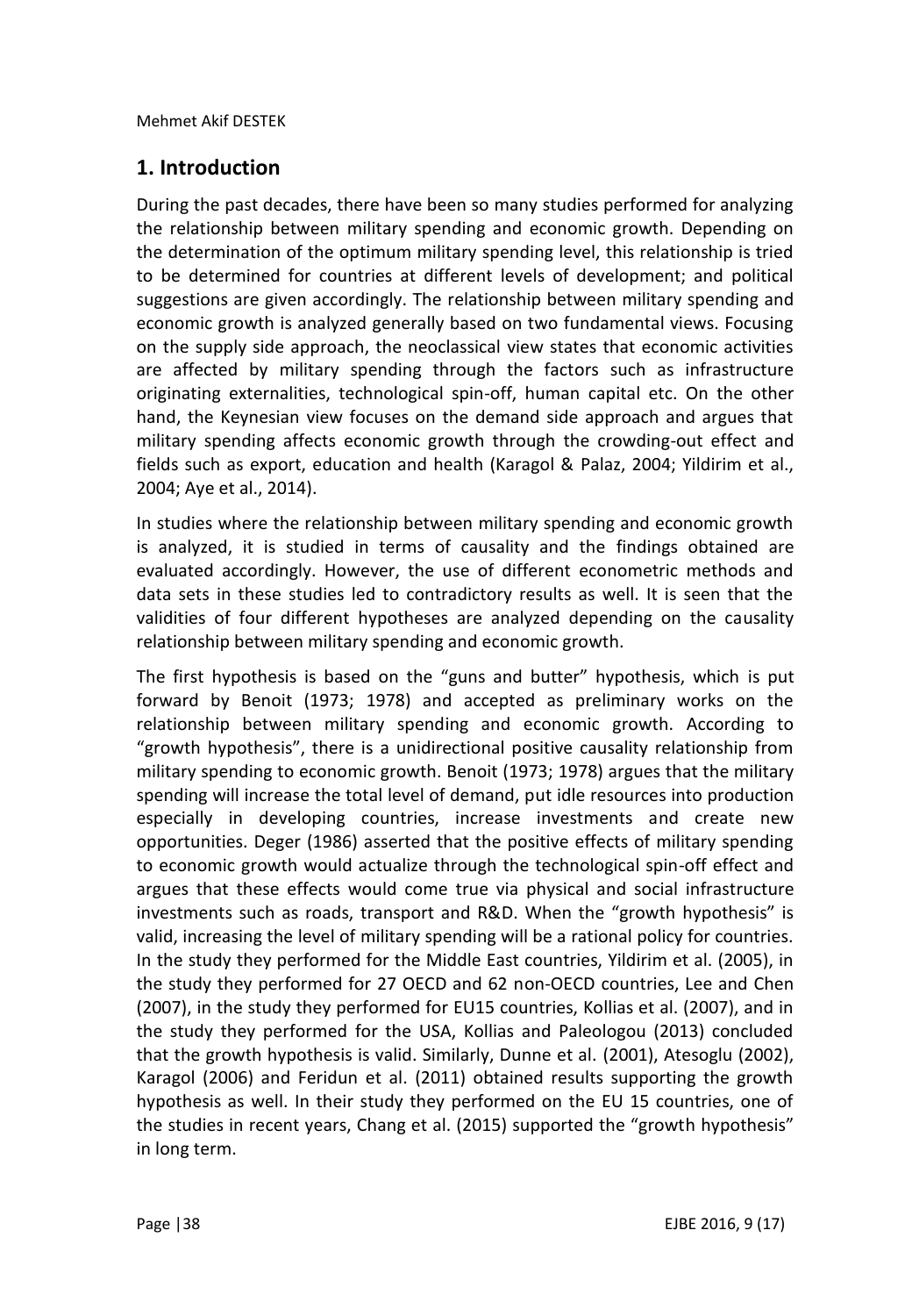While the second hypothesis is based on the argument which is known as the "guns" or butter" in the literature, it is the hypothesis that is called "growth detriment hypothesis" which argue that the military spending has negative effects on the economic growth? According to this hypothesis, there is a unidirectional causal relationship from military spending to economic growth, but the causality relationship in this hypothesis is negative. It is put forward that military spending to be financed generally with taxes and current resources to be transferred from more productive areas such as education and health to military spending will create a crowding-out effect on the private sector investments and effect the economic activities negatively (Deger & Smith, 1983; Dunne & Vougas, 1999). If this hypothesis is valid, the rational policy for countries would be to reduce the level of military spending. As a result of their studies, Smith (1980), Cappelen et al. (1984), Batchelor et al. (2000) obtained findings supporting that the military spending had negative effects on the economic growth.

The third hypothesis is known as the "feedback hypothesis", which states that the bidirectional causal relationship is valid between military spending and economic growth. According to this hypothesis, the increase (decrease) in the military spending will increase (decrease) the economic growth, and in a similar way, economically more (less) developed economies will allocate more (less) resources for military spending (Kollias et al. 2004). Chowdhury (1991), LaCivita and Frederiksen (1991) supported the "feedback hypothesis" in their studies. Similarly, in the study he carried out on 5 Asian countries, Pradhan (2010) supported the feedback hypothesis for Philippines and defended that a unidirectional causal relationship from economic growth to military spending is valid for Indonesia, Malaysia, Singapore and Thailand.

The fourth and final hypothesis is the "neutrality hypothesis" which states that there is not any causal relationship between military spending and economic growth. According to this hypothesis, while changes in military spending levels do not affect the economic activities; economic growth does not affect the determination of the level of military spending either (Biswas & Ram, 1986). In the study they performed for China and the G7 countries, Chang et al. (2014) stated that the neutrality hypothesis is valid in France and Germany, the feedback hypothesis is valid in Japan and the USA and a unidirectional causal relationship from economic growth to military spending is valid in China.

In this study, the relationship between military spending and economic growth is analyzed for 10 newly industrialized countries (Brazil, China, India, Indonesia, Malaysia, Mexico, Philippines, South Africa, Thailand and Turkey). These countries are preferred particularly due to they are higher-up developing countries. In addition, due to insufficient number of studies where the relationships between military spending and economic growth are analyzed via second generation panel data analyses, in this study, it is benefitted from the methods accepted as the second generation panel data tests. Countries included in the analysis to involve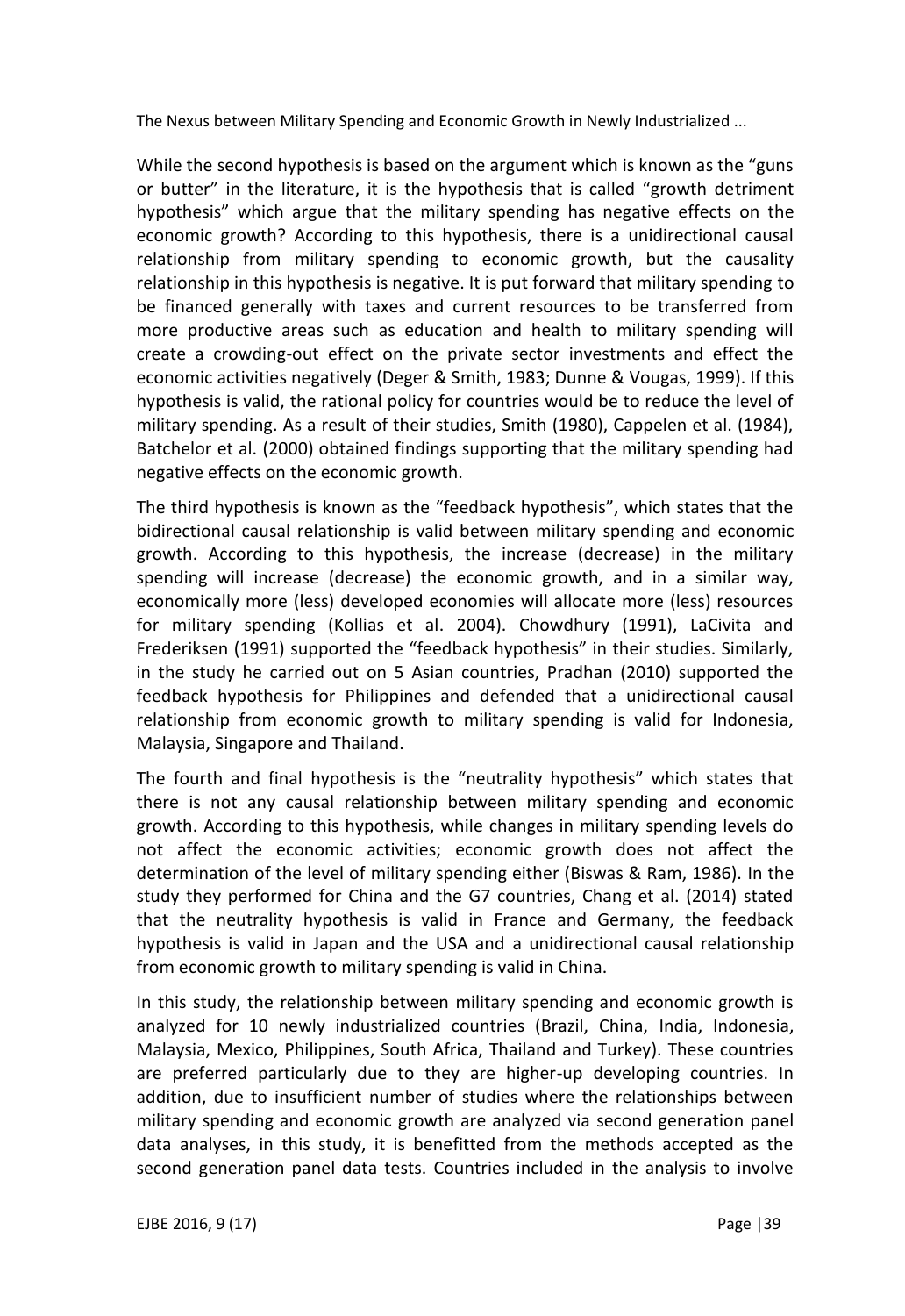BRICS countries (except for Russia), which are asserted to give direction to the world economy in the forthcoming years, will be beneficial in terms of military policies recommended to developing economies.

The remainder of this paper is divided into following sections; in the second section, the model and data sources to be used are introduced. Information about the methods used in the analysis are given in the third section and the results of analysis are transferred in the fourth section. Finally, conclusions and policy recommendations are given in the fifth section.

# **2. Model and Data**

Due to military spending is accepted as a type of public expenditure, the function obtained by using the production function developed by Barro (1990) and Cuaresma and Reitschuler (2003) and in line with the studies of Karagol and Palaz (2004), Lai et al. (2005), Lee and Chen (2007), Chang et al. (2014) and Chang et al. (2015) is shown the by the following equation;

$$
Y_{it} = f(MILEX_{it}, L_{it}, K_{it})
$$
\n<sup>(1)</sup>

where  $i = 1...$ , N and  $t = 1...$ , T respectively show the cross-section and the time period. And *Y*, *MILEX*, *L* and *K* represent the real output, real military spending, labor force and real capital stock. Inclusion of military spending to the aggregate production function arises from Keynesian aggregate demand multiplier stated by Kollias et al. (2004) and the spin-off effect stated by Deger (1986).

The empirical model obtained by separating the aggregate demand function according to labor and converting it into logarithmic form is as follows;

 $lnGDP_{it} = \beta_0 + \beta_1 lnMIL_{it} + \beta_2 lnPK_{it} + \varepsilon_{it}$  (2)

where *InGDP* is the logarithmic form of real per capita income, *InMIL* is the logarithmic form of per capita military spending and *InPK* is the per capita real capital stock.

Data covering the years 1988-2013 for Brazil, India, Indonesia, Malaysia, Mexica, Philippines, South Africa, Thailand and Turkey, which are considered as the newly industrialized countries (NICs), is used in our study. The GDP and PK data is obtained from the World Development Indicators database and used with 2005 constant prices of US Dollar. And the MIL data is obtained from the SIPRI military expenditure database.

# **3.Methodology**

The unit root and cointegration tests based on the assumption that there are no dependencies between the cross-sections in the panel data analyses are called as "first generation tests"; while tests based on the assumption that there are dependencies between the cross-sections are called as "second generation tests". Considering that countries determine their levels of military spending generally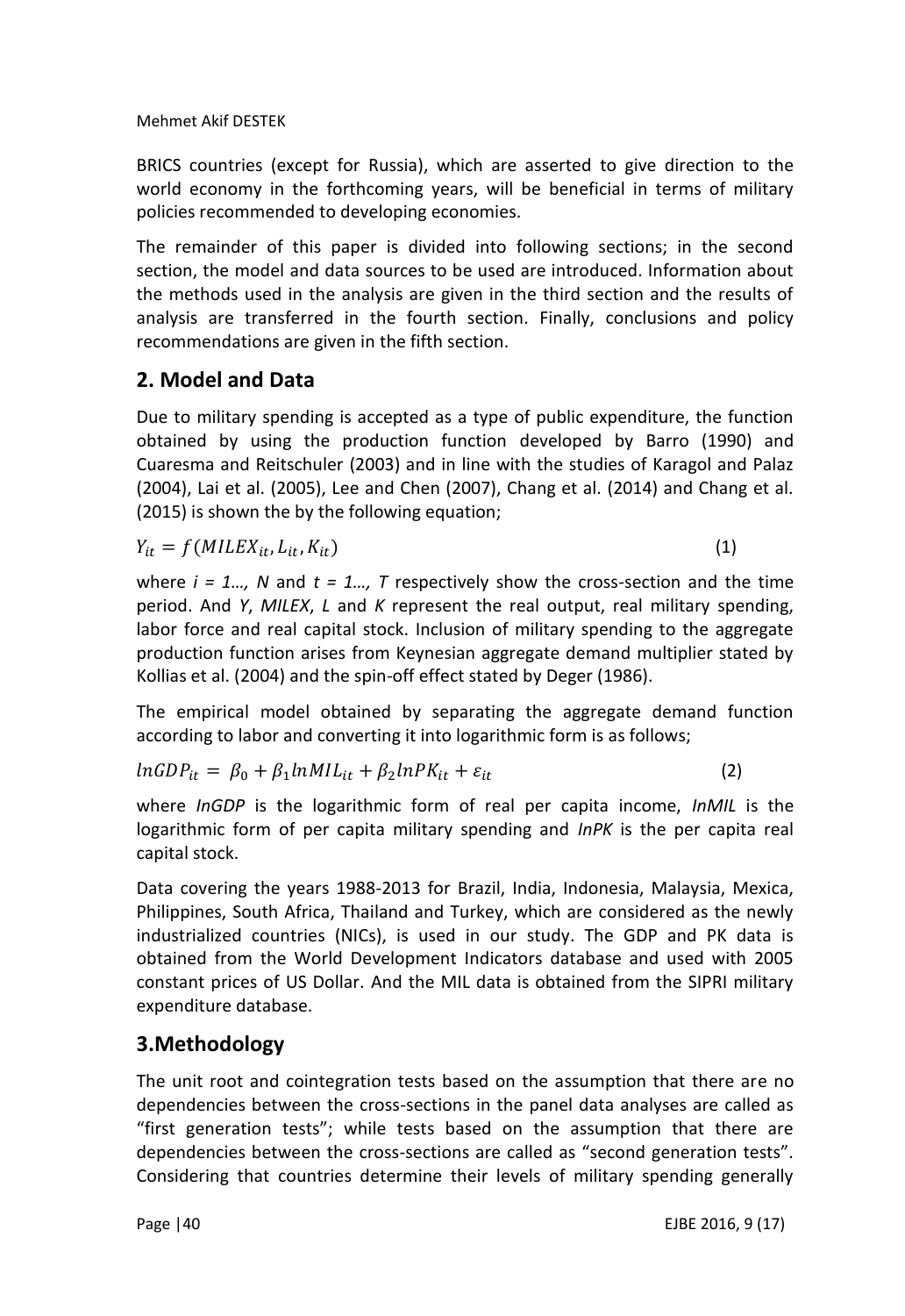based on the military spending of enemy, allied and neighboring countries, benefitting from the first generation tests in the analyses examining the effects of military spending on economic growth may lead to erroneous conclusions. Therefore in this study, particularly the existence of cross-sectional dependence between the countries involved in the analyses is proved with tests and then homogeneity tests are performed. Accordingly, the unit root test, which is accepted as the second generation panel unit root test and developed by Hadri and Kurozumi (2012), is used for investigate the stationary process of the series. Similarly, the long term relationship between the variables is analyzed with LM bootstrap cointegration test considering the cross-sectional dependence and developed by Westerlund and Edgerton (2007). Finally, the causality relationship between the variables is examined with the Panel causality method developed by Dumitrescu and Hurlin (2012).

## **3.1. Cross-sectional dependency and homogeneity tests**

Lagrange multiplier (LM) test, which is used frequently in the literature and is developed by Breusch and Pagan (1980), is used on the purpose of examining the cross-sectional dependence. LM test is examined with the use of the following equation;

$$
y_{it} = a_i + \beta_i x_{it} + \varepsilon_{it} \tag{3}
$$

where *i* and *t* state respectively the cross-section dimension and the time period. While the null hypothesis of  $H_0$ : Cov $(\epsilon_{it}, \epsilon_{it}) = 0$  states that there is not any dependency between the cross-sections, the alternative hypothesis of  $\text{H}_1$ : Cov $(\varepsilon_{\text{it}},\varepsilon_{\text{it}})\neq 0$  indicates the dependency between at least one pair of crosssections. And the calculation of the LM test is as follows;

$$
LM = T \sum_{i=1}^{N-1} \sum_{j=i+1}^{N} \hat{\rho}_{ij}^2 \left[ \chi^2_{N(N-1)/2} \right] \tag{4}
$$

where  $\hat{\rho}_{ii}$  is the sample of the pair-wise correlation of the residuals from ordinary least squares estimation of Equation (3) for each cross section. While the LM test is suitable for panels providing the condition of small N and sufficiently large T, for situations where  $T \rightarrow \infty$  and  $N \rightarrow \infty$ , the scaled LM version developed by Pesaran (2004) is as follows;

$$
CD_{LM} = \left(\frac{1}{N(N-1)}\right)^{1/2} \sum_{i=1}^{N-1} \sum_{j=i+1}^{N} \left(T\hat{\rho}_{ij}^2 - 1\right) \left[N(0,1)\right]
$$
(5)

Due to  $CD_{LM}$  test tends to dimension failures in case of large N and small T, Pesaran (2004) developed a more comprehendible test. The calculation of the CD test is as follows;

$$
CD = \sqrt{\frac{2T}{N(N-1)}} \sum_{i=1}^{N-1} \sum_{j=i+1}^{N} (\hat{\rho}_{ij} - 1) [N(0,1)] \tag{6}
$$

EJBE 2016, 9 (17) Page |41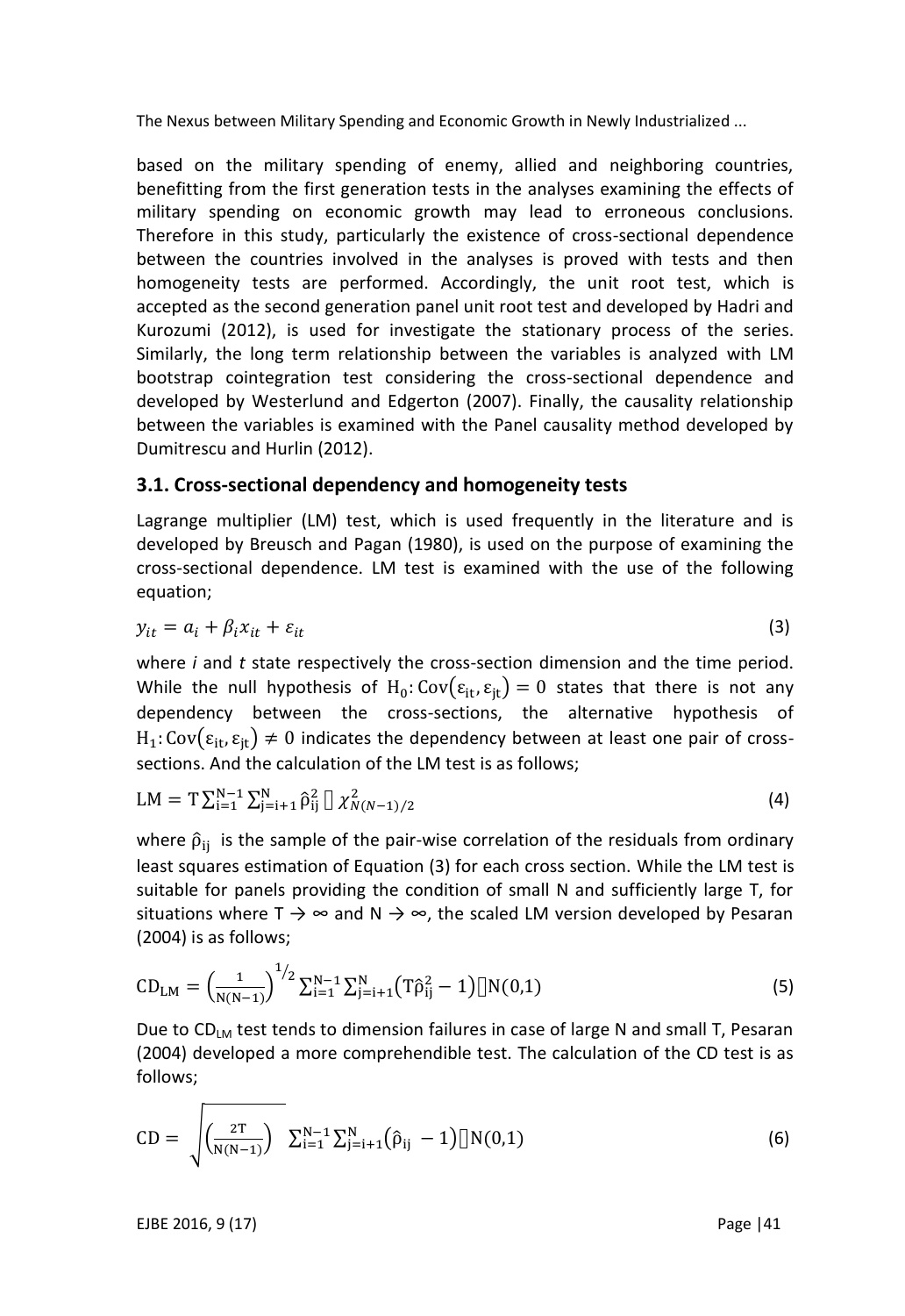However the CD test will lack power in certain situations that the population average pair-wise correlations are zero (Pesaran et al. 2008). Therefore, Pesaran et al. (2008), suggest a bias-adjusted test which is a modified version of the LM test. The bias-adjusted LM test is;

$$
LM_{adj} = \sqrt{\left(\frac{2}{N(N-1)}\right) \sum_{i=1}^{N-1} \sum_{j=i+1}^{N} \hat{\rho}_{ij} \frac{(T-k)\hat{\rho}_{ij}^{2} - \mu_{Tij}}{\sqrt{v_{Tij}^{2}}} \left[ N(0,1) \right]}
$$
(7)

where k,  $\mu_{\rm Tij}$  and  $v_{\rm Tij}^2$  are the number of regressors, exact mean and variance of  $(T-k)\hat{\rho}_{ij}^2$  (Pesaran et al. 2008).

Another important thing that needs to be determined is the homogeneity of the slope. Pesaran and Yamagata (2008) developed the revised version of the Swamy test (which is called as  $\tilde{\Delta}$  test) in order to determine the slope homogeneity in large panels. In this test, particularly the revised version of the Swamy (1970) test is calculated as follows;

$$
\tilde{S} = \sum_{i=1}^{N} (\hat{\beta}_i - \tilde{\beta}_{WFE})' \frac{x'_i M_T x_i}{\tilde{\sigma}_i^2} (\hat{\beta}_i - \tilde{\beta}_{WFE})
$$
\n(8)

where  $\beta_i$  and  $\tilde{\beta}_{WFE}$  are the pooled OLS and the weighted fixed effect pooled estimation of Equation (3) respectively.  $\tilde{\sigma}_{i}^{2}$  is the estimator of  $\sigma_{i}^{2}$  and  $M_{T}$  is an identity matrix of order T. The modified statistic is;

$$
\widetilde{\Delta} = \sqrt{N} \left( \frac{N^{-1} \widetilde{S} - k}{\sqrt{2k}} \right) \tag{9}
$$

where k is the number of explanatory variables. Under the null hypothesis with the condition of *(N,T)*  $\rightarrow \infty$  so long as  $\sqrt{N}/T \rightarrow \infty$ . The small sample properties of the  $\widetilde{\Delta}$ test can be improved under normally distributed errors by using the following biasadjusted version;

$$
\tilde{\Delta}_{\text{adj}} = \sqrt{N} \left( \frac{N^{-1} \tilde{S} - E(\tilde{z}_{\text{it}})}{\sqrt{\text{var}(\tilde{z}_{\text{it}})}} \right) \tag{10}
$$

where the mean  $E(\tilde{z}_{it}) = k$  and the variance  $var(\tilde{z}_{it}) = 2k(T - k - 1)/T + 1$ .

#### **3.2. Panel unit root test**

Developed by Hadri and Kurozumi (2012), the unit root test allows both heterogeneity and cross-sectional dependence. While the test is composed of two different statistics as  $Z_A^{SPC}$  and  $Z_A^{LA}$ , Hadri and Kurozumi (2012) named the calculated  $Z_A$  statistics as the panel augmented-KPSS statistic. The data generating process is calculated as follows;

$$
y_{it} = z_t' \delta_i + f_t \gamma_i + \varepsilon_{it}
$$
  
\n
$$
\varepsilon_{it} = \phi_1 \varepsilon_{it-1} + v_{it}
$$
\n(11)

in order to obtain  $Z_A^{SPC}$  statistics,  $y_{it}$  is seperated with  $AR(p)$  process;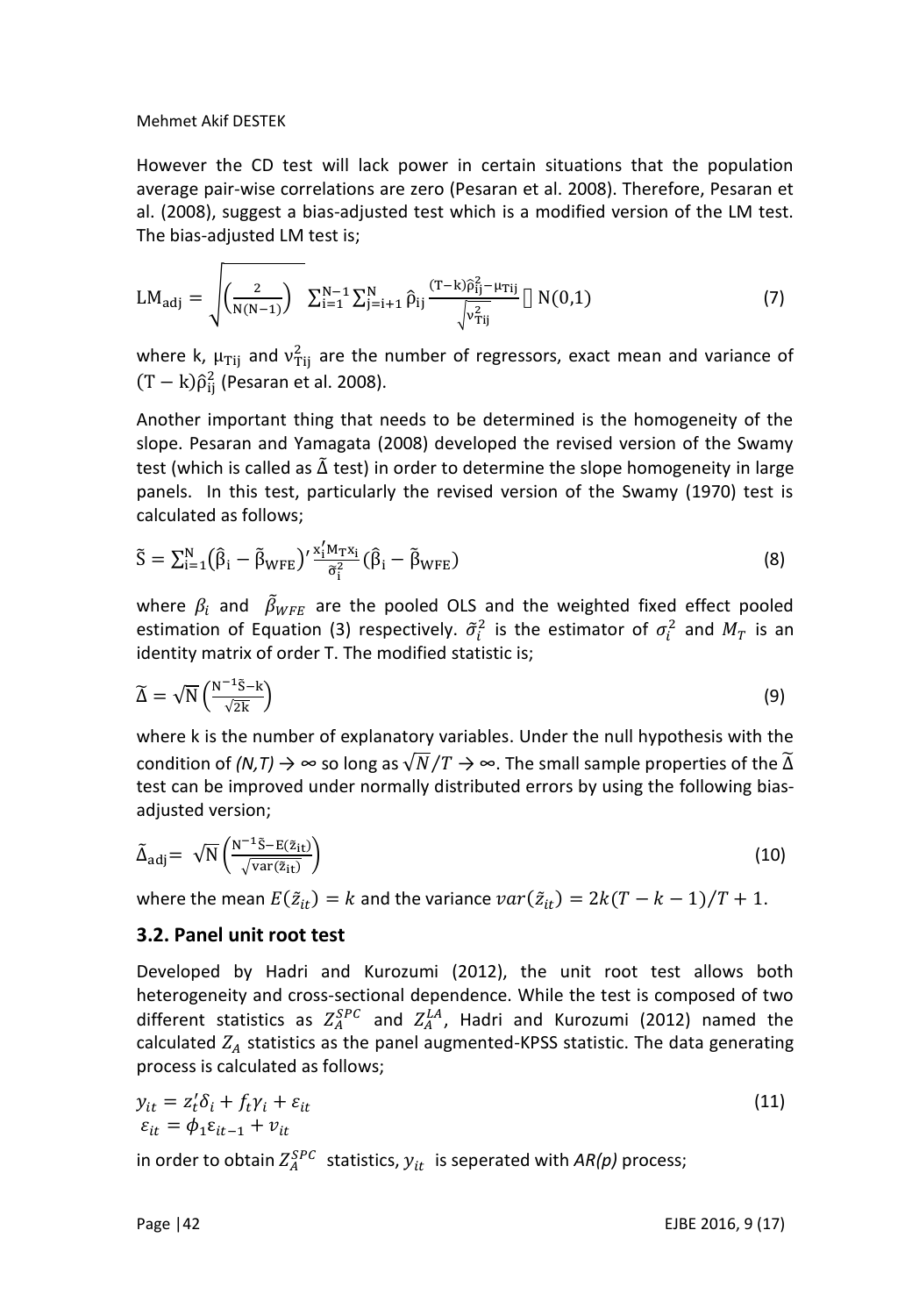$$
y_{it} = z'_t \delta_i + \phi_{i1} y_{it-1} + \dots + \phi_{ip} y_{it-p} + \psi_{i0} \overline{y}_t + \dots + \psi_{ip} \overline{y}_{t-p} + \hat{v}_{it}
$$
(12)

the long-term variance of equality;  $\sigma_{vi}^2 = \frac{1}{T}$  $\frac{1}{T}\sum_{t=1}^{T}v_{it}^{2}$ , variance of *SPC*  $\sigma_{iSPC}^{2} = \frac{\sigma_{v}^{2}}{(1-\phi_{i})^{2}}$  $(1-\phi_i)^2$ and  $Z^{SPC}_A$ statistics;

$$
Z_A^{SPC} = \frac{1}{\sigma_{ISPC}^2 T^2} \sum_{t=1}^{T} (S_{it}^W)^2
$$
\n(13)

in order to obtain  $Z_A^{LA}$  statistics,  $y_{it}\,$  is seperated with  $AR(p+1)$  process;

$$
y_{it} = z_t' \delta_i + \phi_{i1} y_{it-1} + \dots + \phi_{ip} y_{it-p} + \phi_{ip+1} y_{it-p-1} + \psi_{i0} \bar{y}_t + \dots + \psi_{ip} \bar{y}_{t-p} +
$$
  
(14)

the long-term variance of equality;  $\sigma_{vi}^2 = \frac{1}{\pi}$  $\frac{1}{T} \sum_{t=1}^{T} v_{it}^2$ , variance of *LA*  $\sigma_{iLA}^2 = \frac{\sigma_v^2}{\sigma_{iIA}^2}$  $\frac{\sigma_{\boldsymbol{v}i}}{\left(1-\phi_{i1}-\cdots-\phi_{ip}\right)^2}$  and  $Z_A^{LA}$  statistics;  $Z_A^{LA} = \frac{1}{z^2}$  $\frac{1}{\sigma_{iL\mathcal{A}}^2 T^2} \sum_{t=1}^T (S_{it}^w)$  $(15)$ 

In this test, the null hypothesis indicating the stationarity process is tested against the alternative hypothesis that expresses the unit root process.

### **3.3. Panel cointegration and panel long-run estimator**

In this study, it is made use of the LM bootstrap panel cointegration test, which is developed by Westerlund and Edgerton (2007), in order to determine the long term relationship between the variables. The LM bootstrap panel cointegration test is based on the Lagrange multiplier test developed by McCoskey and Kao (1998). The LM statistics is calculated with the following equation;

$$
LM_N^+ = \frac{1}{NT^2} \sum_{i=1}^N \sum_{t=1}^T w_i^{-2} s_{i,t}^2
$$
\n(16)

where  $s_{i,t}^2$ , expresses the partial sums of the error terms and  $w_i^{-2}$ , expresses the long term variances of the error terms. Test to allow to cross-sectional dependence and determine the cointegration relationship for all countries in the panel are its major advantages. The null hypothesis of the test suggests that the cointegration relationship existed for all countries in the panel and the bootstrap method is used in its calculation. The bootstrap critical values are used in case of cross-sectional dependence.

In case of cointegration relationship is valid between the variables of lnGDP, lnMIL and lnPK (if we sum up the InGDP variable under Y, InMIL and InPK variables under X) under the assumption of cross-sectional dependence, to estimate the cointegration coefficients for each cross section;

$$
lnY_{it} = a_i + \gamma_i X_{it} + \mu_1 \overline{Y}_t + \mu_2 \overline{X}_t + u_{it}
$$
\n
$$
(17)
$$

the CCE (Cross Correlated Effects) procedure developed by Pesaran (2006) is used. In the model that allows for searching the cointegration coefficients under the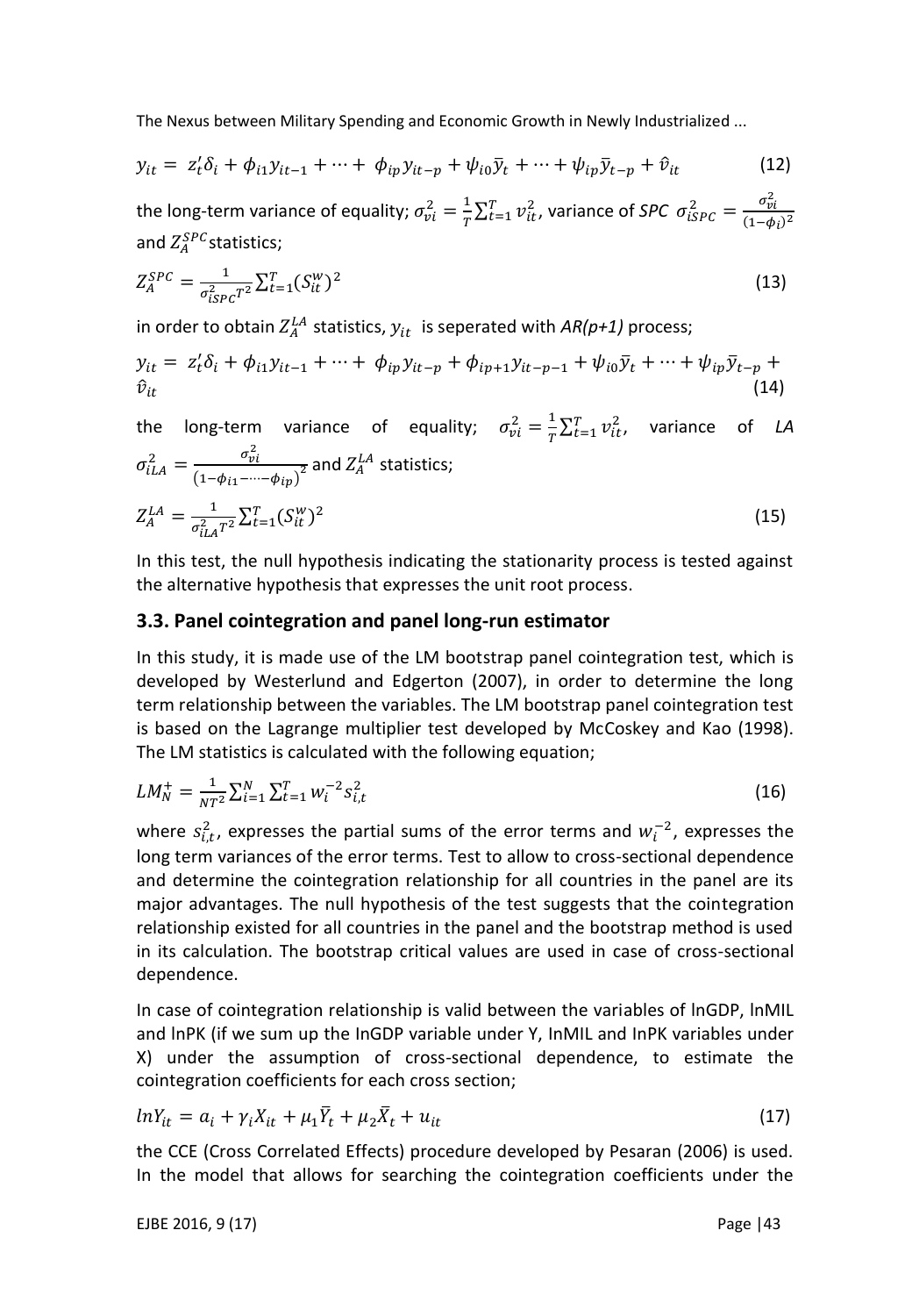assumption of cross-sectional dependence,  $\gamma_i$  represents the long term coefficient of X variable for each cross section.

## **3.4. Panel causality test**

In this study, the causality relationship between variables is analyzed through the causality test developed by Dumitrescu and Hurlin (2012). This test is a version of Granger causality test adapted to heterogeneous panel data analyses. Besides, the Monte Carlo simulations show that the test gave consistent results in small samples and in case of cross-sectional dependence.

$$
W_{N,T}^{HNC} = \frac{1}{N} \sum_{i=1}^{N} W_{i,t}
$$
 (18)

$$
Z_{N,T}^{HNC} = \sqrt{\frac{N}{2K}} \left( W_{N,T}^{HNC} - K \right) \rightarrow N(0,1) \tag{19}
$$

The hypotheses are tested for each cross section and  $W_{N,T}^{HNC}$  statistics is calculated for the panel by averaging the N pieces of Wald statistics ( $W_{i,t}$ ) obtained. While the null hypothesis of the test states that there is no homogeneous causality relationship for any of the units in the panel, the alternative hypothesis indicates that the causality between the units in the panel is heterogeneous.

## **4.Empirical results**

Countries to be dependent in terms of military spending is an expected situation. Therefore, implementing the tests, which allows the cross-section dependence and are accepted as the second generation panel data tests, in studies where the relationship between military spending and economic growth gives more reliable results. The cross-section dependence and slope homogeneity test results are seen in Table 1.

| Cross-section dependency tests | <b>Statistic</b> | <i>p</i> -value |
|--------------------------------|------------------|-----------------|
| LM                             | 137.595***       | 0.000           |
| CD <sub>LM</sub>               | $9.760***$       | 0.000           |
| <b>CD</b>                      | $7.528***$       | 0.000           |
| LM <sub>adi</sub>              | 12.758***        | 0.000           |
| Homogeneity test               |                  |                 |
|                                | 12.885***        | 0.000           |
| $\Delta_{\sf adi}$             | 13.960***        | 0.000           |

**Table 1. Cross-Section dependency and slope homogeneity tests**

Note: \*, \*\* and \*\*\* indicate statistical significance at 10, 5 and 1 percent level respectively

According to the results obtained, it is seen that the null hypothesis, which states that there is no dependency between the cross sections, is rejected at a level of 1 percent. This shows that a shock in one of the newly industrialized countries involved in the study also affected the other countries.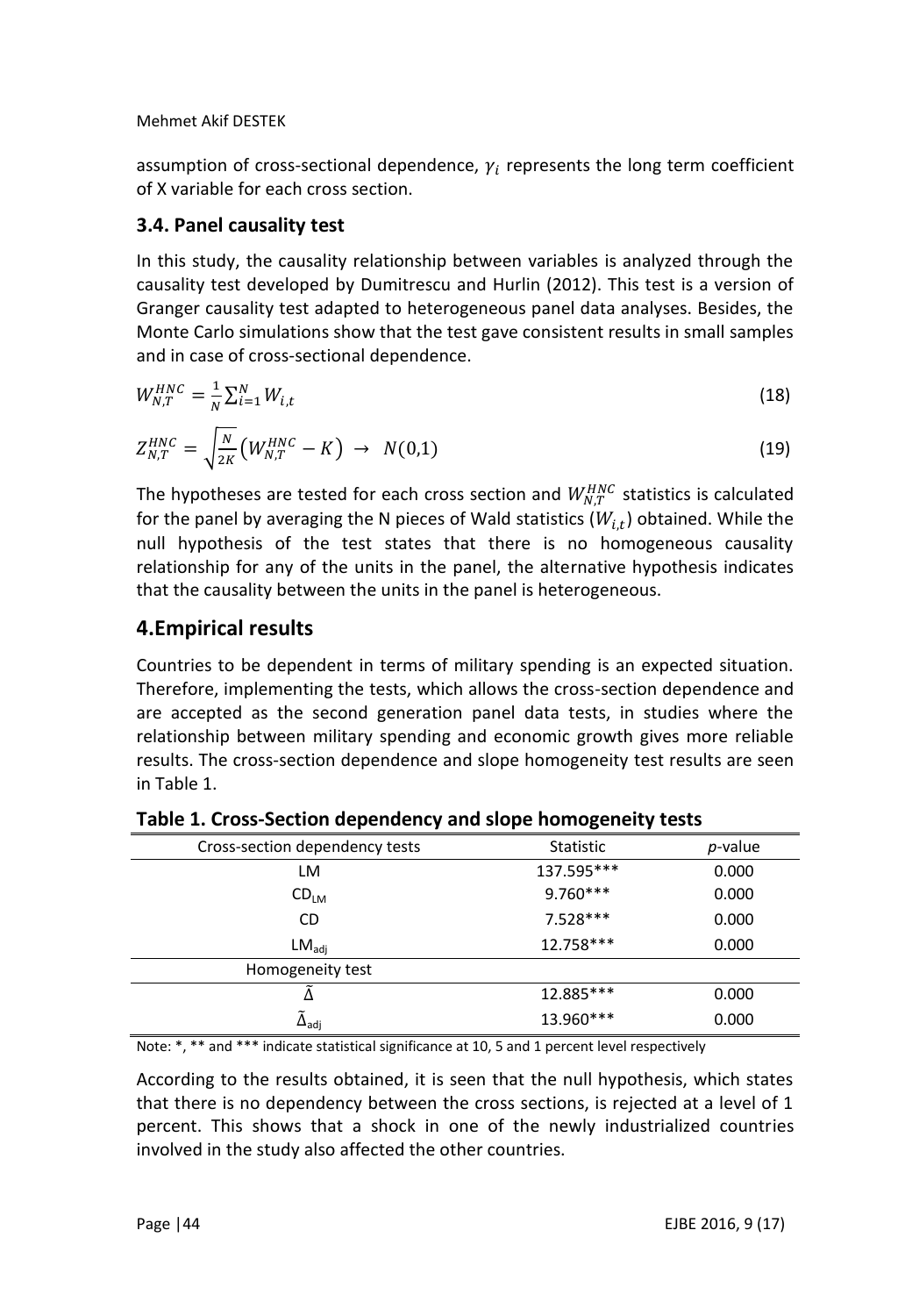According to Pesaran and Yamagata (2008) test results, it is seen that the null hypothesis that represents the slope homogeneity assumption is rejected and the country-specific heterogeneity assumption is valid. It is supported the unit root, cointegration, cointegration estimator and causality tests to be implemented based on these findings should be second generation panel data tests. Hadri and Kurozumi (2012) panel unit root test results are seen in Table 2.

|                  |             | Statistic | p-value |
|------------------|-------------|-----------|---------|
| Level            |             |           |         |
| InGDP            |             |           |         |
|                  | $Z_A^{SPC}$ | 4.341     | 0.000   |
|                  | $Z_A^{LA}$  | 7.109     | 0.000   |
| <b>InMIL</b>     |             |           |         |
|                  | $Z_A^{SPC}$ | 1.382     | 0.083   |
|                  | $Z_A^{LA}$  | $-0.027$  | 0.511   |
| <b>InPK</b>      |             |           |         |
|                  | $Z_A^{SPC}$ | 1.400     | 0.080   |
|                  | $Z_A^{LA}$  | 2.746     | 0.003   |
| First Difference |             |           |         |
| InGDP            |             |           |         |
|                  | $Z_A^{SPC}$ | $-0.063$  | 0.525   |
|                  | $Z_A^{LA}$  | 0.377     | 0.352   |
| <b>InMIL</b>     |             |           |         |
|                  | $Z_A^{SPC}$ | $-0.618$  | 0.731   |
|                  | $Z_A^{LA}$  | $-0.491$  | 0.688   |
| <b>InPK</b>      |             |           |         |
|                  | $Z_A^{SPC}$ | $-0.707$  | 0.760   |
|                  | $Z_A^{LA}$  | $-0.725$  | 0.766   |

|  |  |  |  | Table 2. Hadri and Kurozumi (2012) unit root test |
|--|--|--|--|---------------------------------------------------|
|--|--|--|--|---------------------------------------------------|

Note: The maximum lag lengths were set to 3 and Schwarz Bayesian Criterion was used to determine the optimal lag length.

When the level values of the series are analyzed, it is seen that the null hypothesis that represents the stationary process for GDP and PK variables is rejected and is not rejected only for the MIL variable according to  $Z_A^{SPC}$  statistics. When the difference values of the series are analyzed, it is seen that the null hypothesis can not be rejected for all variables and the series become stationary.

The cointegration relationship between the series is analyzed through the LM bootstrap test developed by Westerlund and Edgerton (2007). When the results in Table 3 are analyzed, it is seen that the null hypothesis, which states that the cointegration relationship between the series is valid based on the asymptotic critical values, is rejected, but this statistics must be analyzed in cases where there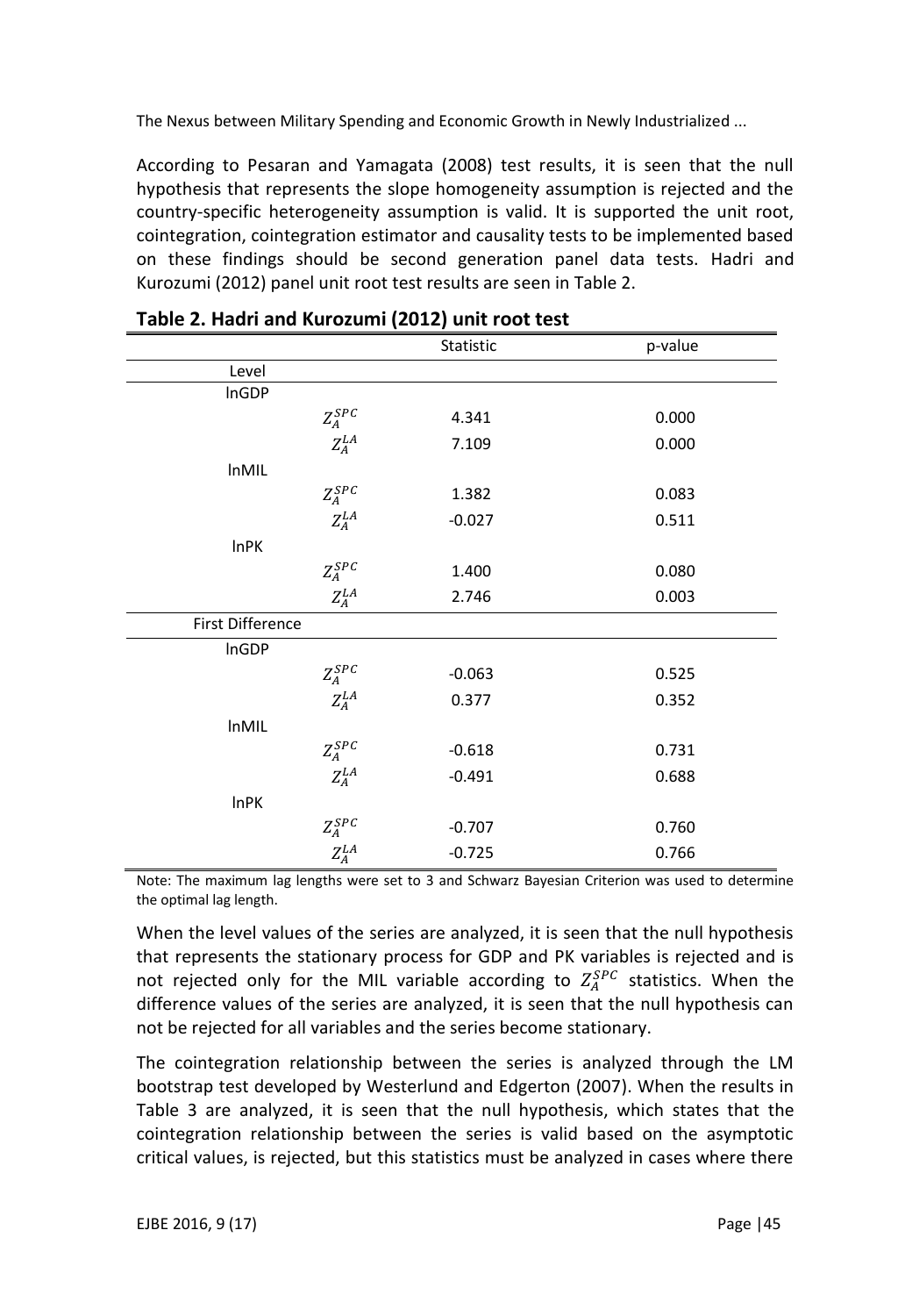is no cross-sectional dependence. In cases where the cross-sectional dependence is valid, it is seen that the cointegration relationship is valid between the series according to the bootstrap critical values.

|                                             | . .              |                    |                   |
|---------------------------------------------|------------------|--------------------|-------------------|
|                                             | <b>Statistic</b> | Asymptotic p-value | Bootstrap p-value |
| LM bootstrap                                |                  |                    |                   |
| $LM^+_{\scriptscriptstyle{M}}$              | 4.554            | 0.000              | 0.149             |
| Note: Bootstran based on 10000 replications |                  |                    |                   |

### **Table 3. Westerlund and Edgerton (2007) cointegration test**

Note: Bootstrap based on 10000 replications

After the determination of the cointegration relationship between the series, the CCE estimator method is used to determine the coefficients separately for each country. When the results are analyzed, it is seen that the effects of military spending on economic growth are positive and significant in India, Malaysia, Mexico and South Africa. And in Brazil, it is seen that the effects of military spending on economic growth were negative and statistically significant. It is seen that there is not any relationship between military spending and economic growth in China, Indonesia, Philippines, Thailand and Turkey. The effects of real capital stock on economic growth are positive in all countries except for Philippines and statistically significant at the level of 1 percent. According to the results of common correlated effects mean estimator (CCEMG) and common correlated effects pooled estimator, it is seen that both military spending and real capital stock has positive effects on economic growth.

|              | Constant    |          | <b>InMIL</b> |          | <b>InPK</b> |         |
|--------------|-------------|----------|--------------|----------|-------------|---------|
| Countries    | Coef.       | t-value  | Coef.        | t-value  | Coef.       | t-value |
| Brazil       | $3.477***$  | 19.316   | $-0.026**$   | $-2.166$ | $0.271***$  | 6.452   |
| China        | $-9.960***$ | $-7.961$ | 0.024        | 1.142    | $0.278***$  | 7.942   |
| India        | $-4.376***$ | $-6.521$ | $0.080*$     | 1.642    | $0.156***$  | 3.319   |
| Indonesia    | $-0.533$    | $-1.332$ | $-0.002$     | $-0.068$ | $0.522***$  | 7.791   |
| Malaysia     | $-1.175***$ | $-4.304$ | $0.037*$     | 1.681    | $0.219***$  | 14.600  |
| Mexico       | $5.770***$  | 45.078   | $0.063***$   | 3.315    | $0.229***$  | 8.178   |
| Philippines  | $1.040*$    | 1.751    | 0.083        | 1.024    | 0.024       | 0.300   |
| S.Africa     | $4.614***$  | 25.776   | $0.118***$   | 7.866    | $0.247***$  | 14.529  |
| Thailand     | $-4.610***$ | $-3.519$ | 0.052        | 0.838    | $0.354***$  | 6.679   |
| Turkey       | $2.096***$  | 9.274    | $-0.001$     | $-0.055$ | $0.300***$  | 6.521   |
| <b>CCEMG</b> |             |          | $0.042***$   | 3.017    | $0.259***$  | 6.392   |
| <b>CCEP</b>  |             |          | $0.021*$     | 1.644    | $0.271***$  | 17.752  |

#### **Table 4. Individual country CCE estimates for newly industrialized countries**

Note: \*, \*\* and \*\*\* indicate statistical significance at 10, 5 and 1 percent level respectively

When Dumitrescu and Hurlin (2012) causality test results are analyzed in Table 5, it is that there is a bidirectional causality relationship between military spending and economic growth in newly industrialized countries (NICs). The causality relationship between real capital stock and real income shows a bidirectional relationship too.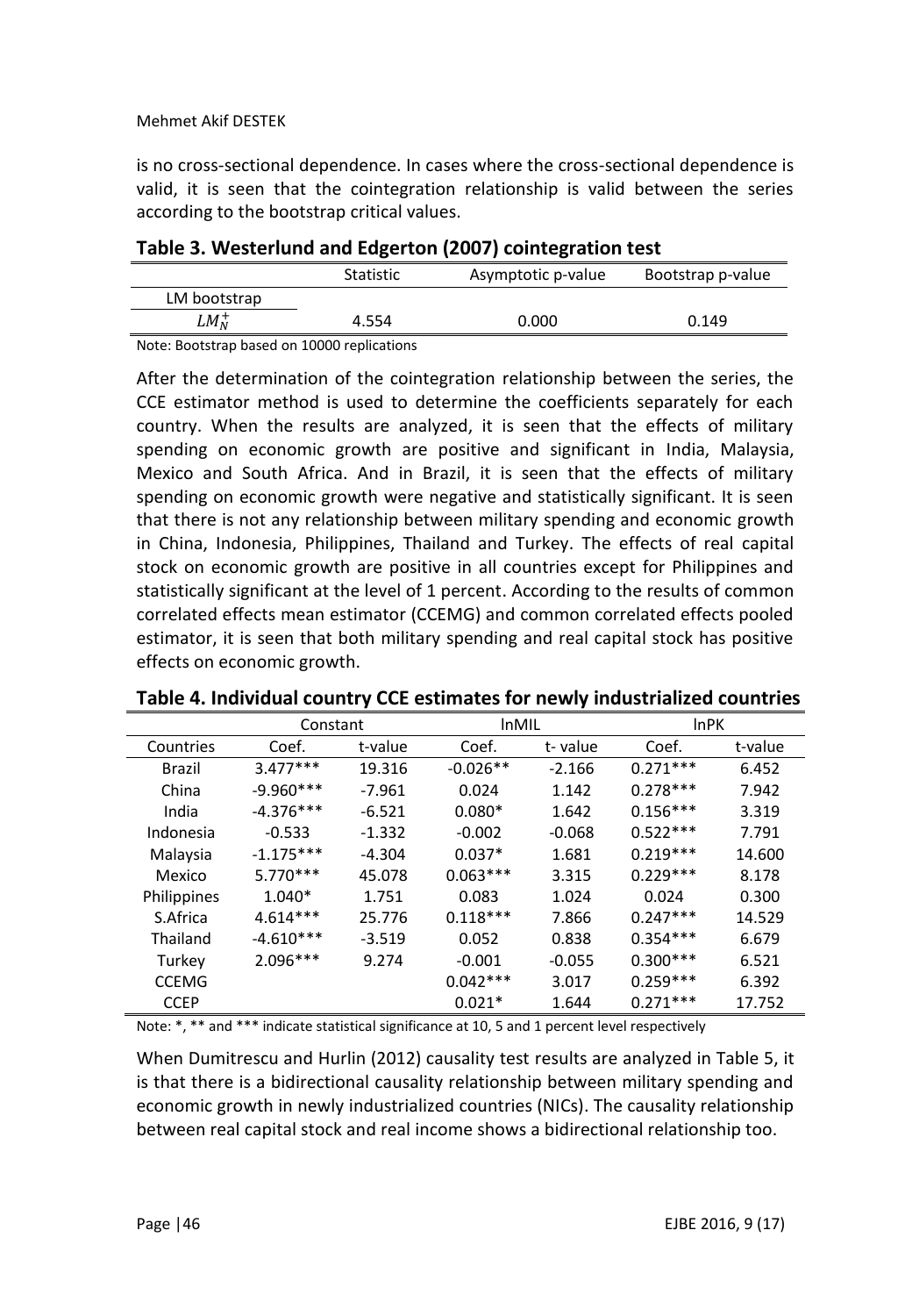| Null hypothesis            | W-statistic | Zbar-statistic | <i>p</i> -value |
|----------------------------|-------------|----------------|-----------------|
| InMIL⇒InGDP                | 4.160       | $2.420*$       | 0.015           |
| $InGDP \nRightarrow InMIL$ | 4.750       | $3.161*$       | 0.001           |
| $InPK \nRightarrow InGDP$  | 4.572       | $2.938*$       | 0.003           |
| $InGDP \nRightarrow InPK$  | 7.979       | $7.220*$       | $5.E-13$        |
| $InPK \nRightarrow InMIL$  | 5.014       | $3.493*$       | 0.000           |
| $InMIL \nRightarrow InPK$  | 3.455       | 1.534          | 0.125           |

**Table 5**. **Dumitrescu and Hurlin (2012) causality test**

Note: \* indicates statistical significance at 1 percent level respectively. The results do not change with 1, 2, 3 lag structures.

In addition, while there is a causality relationship from real capital stock to real military spending, it is not determined any causality relationship from real military spending to real capital stock. According to Dumitrescu and Hurlin (2012) causality test, the feedback hypothesis is valid in the newly industrialized countries. When compared to previous studies, the result obtained in this study seems to support the studies of Chowdhury (1991), LaCivita (1991), Pradhan (2010) and Chang et al. (2015).

## **5. Conclusions and policy implications**

In this study, the relationships between military spending and economic growth in Brazil, China, India, Indonesia, Malaysia, Mexico, Philippines, South Africa, Thailand and Turkey between the years 1988-2013 are analyzed through current panel data methods. Firstly, a strong degree of cross-sectional dependence and homogeneity are observed among the countries in the panel. This shows that a shock in one of the countries taking part in the panel affected the other countries as well, and each country has its own military policies. Then the second generation panel unit root test that is benefitted in case of cross-sectional dependence is valid is used and it is accepted that the level values of the surfaces are not stationary. For analyzing the long term relationship between the series, again it is made use of the cointegration estimator and the cointegration test that allows the cross-sectional dependence. And finally, the causal relationship between the series is examined.

According to cointegration estimator results, while the effects of military spending on economic growth are positive and the growth hypothesis is valid in India, Malaysia, Mexico and South Africa; it is seen that military spending does not affect economic growth in China, Indonesia, Philippines, Thailand and Turkey, so the neutrality hypothesis is valid for these countries. And it is determined that there is a negative relationship between military spending and economic growth and the growth detriment hypothesis is valid in Brazil. When heterogeneous causality is analyzed, it is seen that there is bidirectional causality between military spending and economic growth in newly industrialized countries. This shows the validity of the feedback hypothesis when the countries in the panel are discussed as a whole. In addition, bidirectional causality relationship is seen between real capital stock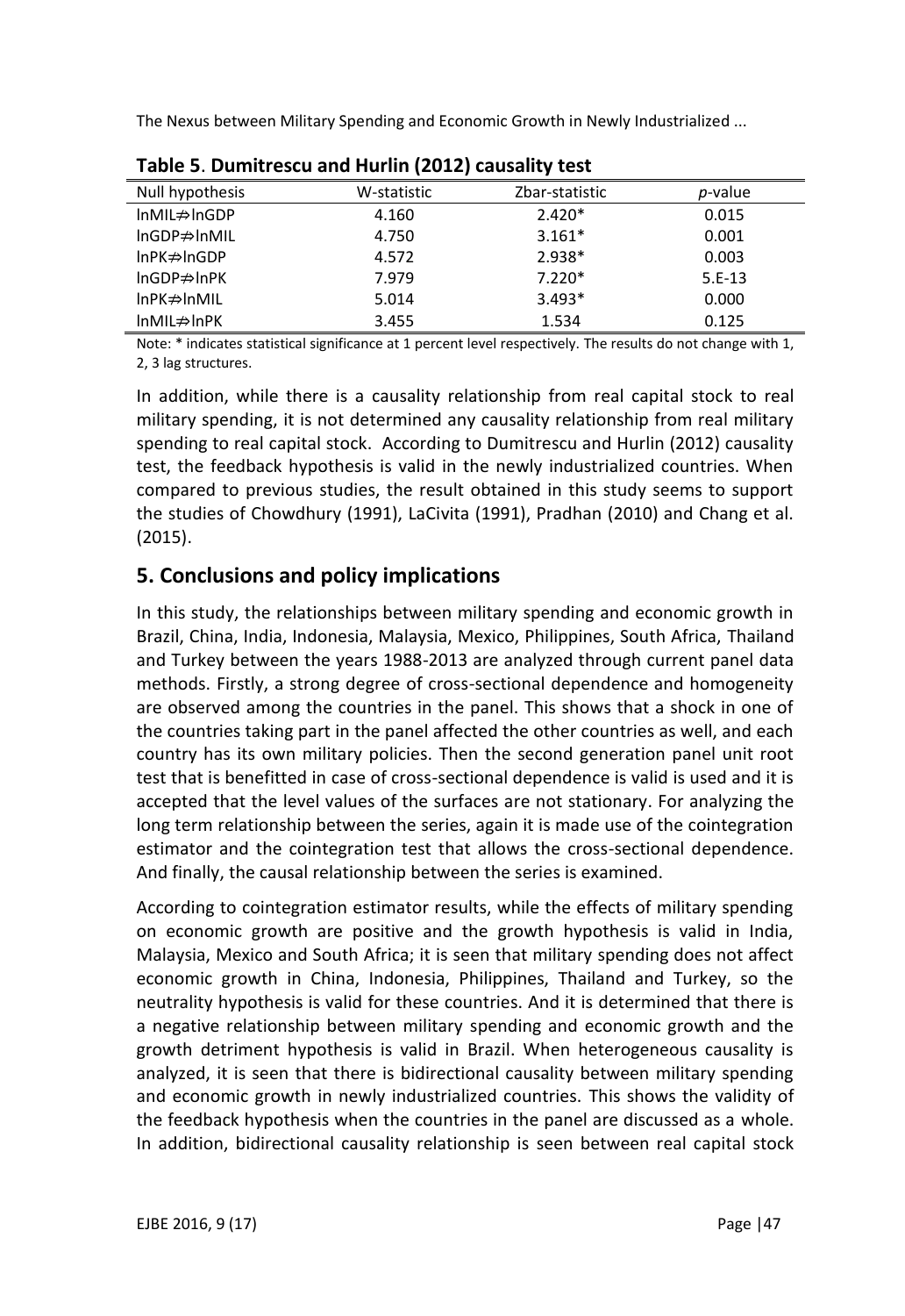and real military spending. The unidirectional causality exists from real capital stock to military spending.

Even if the feedback hypothesis is valid, policy recommendations to be made separately for each country would be more accurate in the newly industrialized countries group. Therefore, it is considered that reducing the military spending in India, Mexico and South Africa will lead to negative effects on economic activities and military spending should not be reduced. Reducing military spending and allocating the resources to more productive fields will be a rational policy for Brazil. Finally, reducing military spending will not create any effect on the economic activities of China, Indonesia, Philippines, Thailand and Turkey.

## **References**

Atesoglu, H.S. (2002). Defense spending promotes aggregate output in the United States – Evidence from cointegration analysis. *Defence and Peace Economics,* 13(1), 55–60. <http://dx.doi.org/10.1080/10242690210963>

Aye, G.C., Balcilar, M., Dunne, J.P.,Gupta & R., Eyden, R.V. (2014). Military expenditure, economic growth and structural instability: a case study of South Africa. *Defence and Peace Economics*, 25(6), 619-633. <http://dx.doi.org/10.1080/10242694.2014.886432>

Barro, R.J. (1990). Government spending in a simple model of endogenous growth. Journal of Political Economy, 98(5), 103-125. <http://dx.doi.org/10.1086/261726>

Batchelor, P., Dunne, P. & Saal, D. (2000). Military spending and economic growth in South Africa. *Defence and Peace Economics,* 11(6), 553–571. <http://dx.doi.org/10.1080/10430710008404966>

Benoit, E. (1973). *Defense and economic growth in developing countries*. Boston: D.C. Heath & Company.

Benoit, E. (1978). Growth and defense spending in developing countries. *Economic Development and Cultural Change*, 34, 176-196.

Biswas, R. & Ram, R. (1986). Military expenditure and economic growth in LDC: An augmented model and further evidence. *Economic Development and Cultural Change,* 34(2), 361–372. <http://dx.doi.org/10.1086/451533>

Breusch, T. & Pagan, A. (1980). The LM test and its application to model specification in econometrics. *Review of Economic Studies*, 47(1), 239–253. <http://dx.doi.org/10.2307/2297111>

Cappelen, A., Gleditsch, N.P. & Bjerkholt, O. (1984). Military spending and economic growth in the OECD countries. *Journal of Peace Research,* 21(4), 361–373. <http://dx.doi.org/10.1177/002234338402100404>

Chang, T., Lee, C. C., Hung, K & Lee, K, H. (2014). Does military spending really matter for economic growth in China and G7 countries: The roles of dependency and heterogeneity. *Defence and Peace Economics,* 1-15. http://dx.doi.org/10.1080/10242694.2013.763460

Chang, T., Lee, C.C & Chu, H.P. (2015). Revisiting the Defense–Growth nexus in European countries. *Defence and Peace Economics*, 26(3), 341-356. <http://dx.doi.org/10.1080/10242694.2013.832556>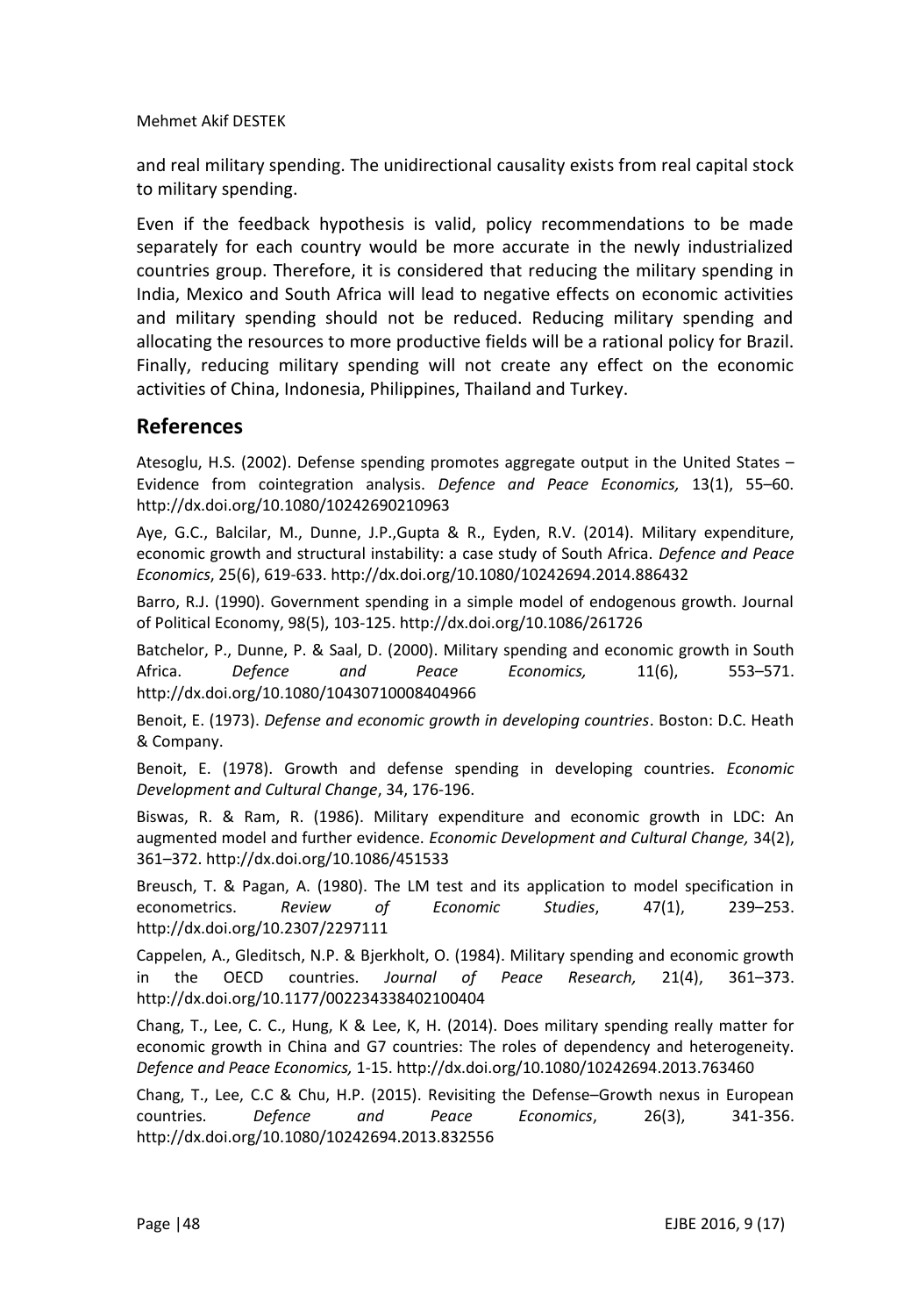Chowdhury, A.R. (1991). A causal analysis of defence spending and economic growth. *Journal of Conflict Resolution,* 35(1), 80–97. <http://dx.doi.org/10.1177/0022002791035001005>

Cuaresma, J.C. & Reitschuler, G. (2003). A nonlinear defence-growth nexus? Evidence from the US economy. *Defence and Peace Economics,* 15(1), 71–82. <http://dx.doi.org/10.1080/1024269042000164504>

Deger, S. & Smith, R. (1983). Military expenditure and growth in less developed countries. *Journal of Conflict Resolution,* 28(2), 335–353. <http://dx.doi.org/10.1177/0022002783027002006>

Deger, S. (1986). Economic development and defense expenditure. *Economic Development and Cultural Change,* 35(1), 179-196. <http://dx.doi.org/10.1086/451577>

Dumitrescu, E.I., & Hurlin, C. (2012). Testing for Granger non-causality in heterogeneous panels. *Economic Modelling*, 29(4),1450-1460. <http://dx.doi.org/10.1016/j.econmod.2012.02.014>

Dunne, P. & Vougas, D. (1999). Military spending and economic growth in South Africa. *Journal of Conflict Resolution,* 43(4), 521–537. <http://dx.doi.org/10.1177/0022002799043004006>

Dunne, P., Nikolaidou, E. & Vougas, D. (2001). Defence spending and economic growth: a causal analysis for Greece and Turkey. *Defence and Peace Economics,* 12(1), 5–26. <http://dx.doi.org/10.1080/10430710108404974>

Feridun, M., Sawhney, B. & Shahbaz, M. (2011). The impact of military spending on economic growth: The case of north Cyprus. *Defence and Peace Economics*, 22(5), 555–562. <http://dx.doi.org/10.1080/10242694.2011.562370>

Hadri, K., & Kurozumi, E. (2012). A simple panel stationarity tests in the presence of crosssectional dependence. *Economics Letters,* 115(1), 31–34. <http://dx.doi.org/10.1016/j.econlet.2011.11.036>

Karagol, E. & Palaz, S. (2004). Does defence expenditure deter economic growth in Turkey? A cointegration analysis. *Defence and Peace Economics,* 15(3), 289–298. <http://dx.doi.org/10.1080/10242690320001608908>

Karagol, E. (2006). The relationship between external debt, defence expenditures and GNP revisited: the case of Turkey. *Defence and Peace Economics*, 17, 47-57. <http://dx.doi.org/10.1080/10242690500369199>

Kollias, C., Naxakis, C., & Zaranga, L. (2004). Defence spending and growth in Cyprus: a causal analysis. *Defence and Peace Economics*, 15, 299-207. <http://dx.doi.org/10.1080/1024269032000166864>

Kollias, C., Manolas, G. & Paleologou, S.Z. (2004). Defence expenditure and economic growth in the European Union: A causality analysis. *Journal of Policy Modeling*, 26(5), 553–569. <http://dx.doi.org/10.1016/j.jpolmod.2004.03.013>

Kollias, C., Mylonidis, N. & Paleologou, S. (2007). A panel data analysis of the nexus between defence spending and growth in the European Union. Defence and Peace Economics, 18(1), 75–85. <http://dx.doi.org/10.1080/10242690600722636>

Kollias, C., & Paleologou, S.M. (2013). Guns, highways and economic growth in the United States. *Economic Modelling*, 30, 449-455. <http://dx.doi.org/10.1016/j.econmod.2012.09.048>